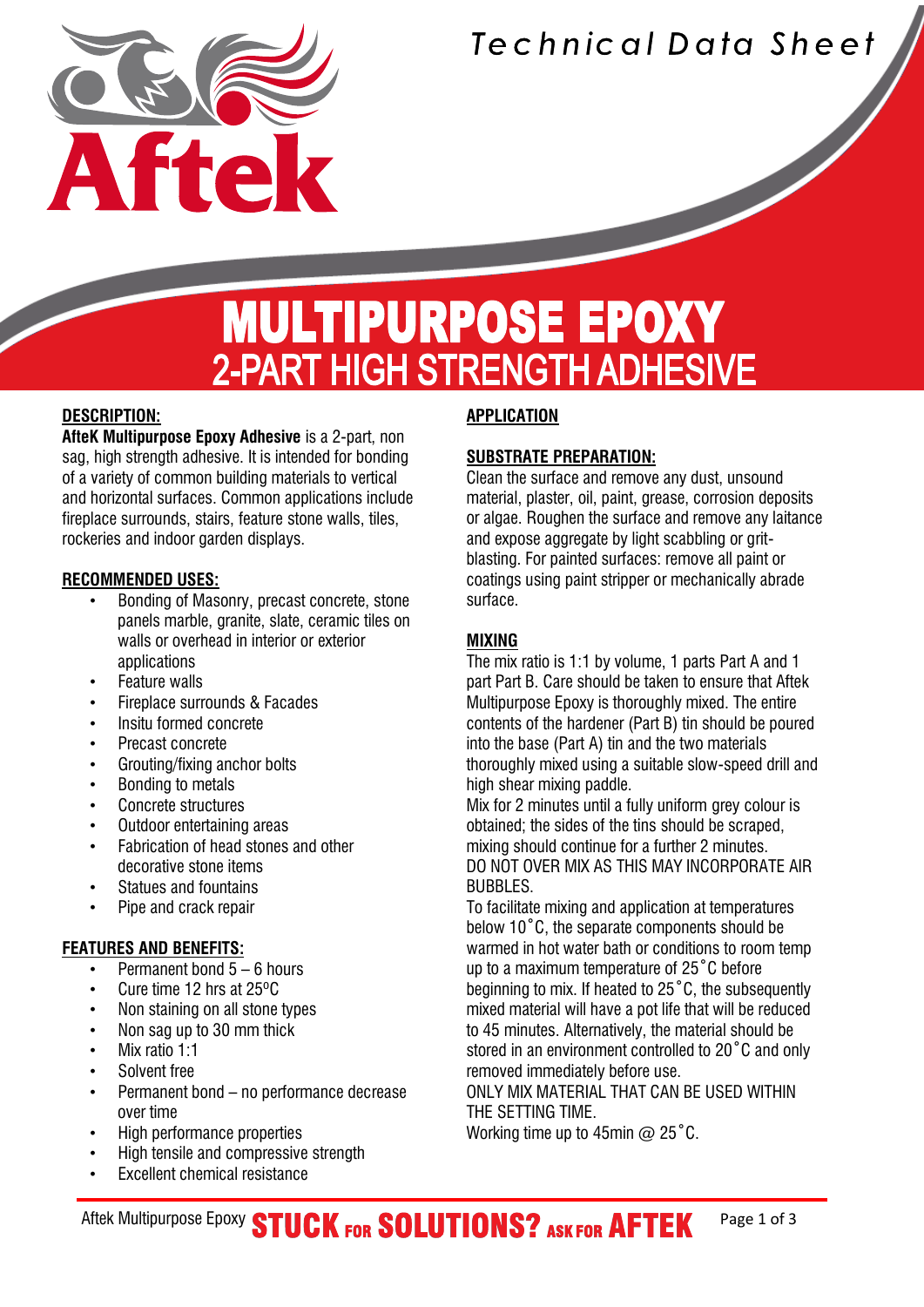

# **MULTIPURPOSE EPOXY**

#### **Application-**

Aftek Multipurpose Epoxy should be applied as soon as the mixing process has been completed

#### **PROPERTIES**

| <b>TYPICAL PROPERTIES</b>                           |                                    |  |
|-----------------------------------------------------|------------------------------------|--|
| <b>Mixed consistency</b>                            | Thixotropic paste with no          |  |
|                                                     | sag or slump                       |  |
| <b>Appearance</b>                                   | Part A: White                      |  |
|                                                     | Part B: Black                      |  |
|                                                     | Grey when mixed                    |  |
| <b>Specific Gravity</b>                             | 1.45/Lt                            |  |
| <b>Solid Content</b>                                | 100%                               |  |
| <b>Chemical Resistance</b>                          | Excellent (see chart)              |  |
| <b>Heat Distortion Temp</b>                         | $\overline{90°}$ C                 |  |
| <b>Pot Life</b>                                     | 50-60 min @ 25°C                   |  |
| <b>Compressive Strength</b>                         | 100MPa                             |  |
| <b>Flexural Strength</b>                            | 22MPa approx                       |  |
| <b>Modulus of Elasticity</b>                        | Approx. 11x103MPa                  |  |
| <b>Hardness</b>                                     | >80 shore D                        |  |
| <b>Service Temp</b>                                 | $-20^{\circ}$ C to $+70^{\circ}$ C |  |
| Cure time $@$ 25 $°C$                               | 12hours                            |  |
| Full cure $@$ 25 $°$ C                              | 3 days                             |  |
| <b>Min application</b>                              | $\overline{7^{\circ}C}$            |  |
| temperature                                         |                                    |  |
| <b>Working time</b>                                 | Approx 45min @ 25°C                |  |
| <b>Bond Strength</b>                                | >15MPa                             |  |
|                                                     | <b>*Tested to ASTMD570</b>         |  |
| <b>CHEMICAL RESISTANCE*</b>                         |                                    |  |
| <b>Chemical</b>                                     | <b>Resistance</b>                  |  |
| <b>Citric Acid 100%</b>                             | <b>Excellent</b>                   |  |
| <b>Acetic Acid 5%</b>                               | <b>Excellent</b>                   |  |
| Sodium Hydroxide 30%                                | <b>Excellent</b>                   |  |
| <b>Diesel fuel/petrol</b>                           | <b>Excellent</b>                   |  |
| <b>Sugar Solutions</b>                              | Very good                          |  |
| <b>Tartaric Acid 100%</b>                           | Very good                          |  |
| <b>Hydrocarbons</b>                                 | Very good                          |  |
| <b>Phosphoric Acid</b>                              | Very good                          |  |
| *Resistant to spillage. Surface staining may result |                                    |  |
| from exposure to some aggressive chemicals. All     |                                    |  |
| spills should be quickly removed and washed.        |                                    |  |
| Over exposure may result in surface degradation.    |                                    |  |

#### **IMPORTANT NOTES**

Aftek Multipurpose Epoxy when mixed in large volumes, greater than 10 litres is highly likely to cure faster reducing the pot life of the mixed material in the tin. **Low temperature working:** the minimum application temperature is 5˚C. In temperatures below 10˚C, the separate components should be heated in warm water (up to 25˚C) or stored in a temperature controlled environment for 12 hours before use. **High temperature working:** at ambient temperatures above 30˚C, the material should be stored in the shade or in an air-conditioned environment for 12 hours before use

DO NOT dilute Aftek Multipurpose Epoxy with solvents as this will severely affect the ultimate performance of the product. Only mix as much Aftek Multipurpose Epoxy that can be used within the Pot Life (45-60 minutes  $\omega$  25°C). Surfaces must be rigid. Not suitable for blueboard, cement sheeting or any other compressed material – may cause substrate to internally delaminate under stress. Not recommended for sandstone and other fissile stones – these stones can be porous or veneered which will cause the bond to fail by delamination of the stone surface. Consult Aftek Technical department for additional information.

#### **PACKAGING:**

Item 14509: 1 lt Kit : Part A 1x 0.5 lt (White) Pt B 1x 0.5 lt (Black)

Item 14506: 2 lt Kit : Part A 1x 1.0 lt (White) Part B 1x 1.0 lt (Black)

Item 14504: 4 lt Kit : Part A 1x 2 lt (White) Part  $B$  1 x 2 lt (Black)

Item 14505: 20 lt Kit: Part A 1x 10 lt (White) Part B 1x 10 litre Part B (Black)

Aftek Multipurpose Epoxy **STUCK FOR SOLUTIONS?** ASK FOR AFTEK Page 2 of 3